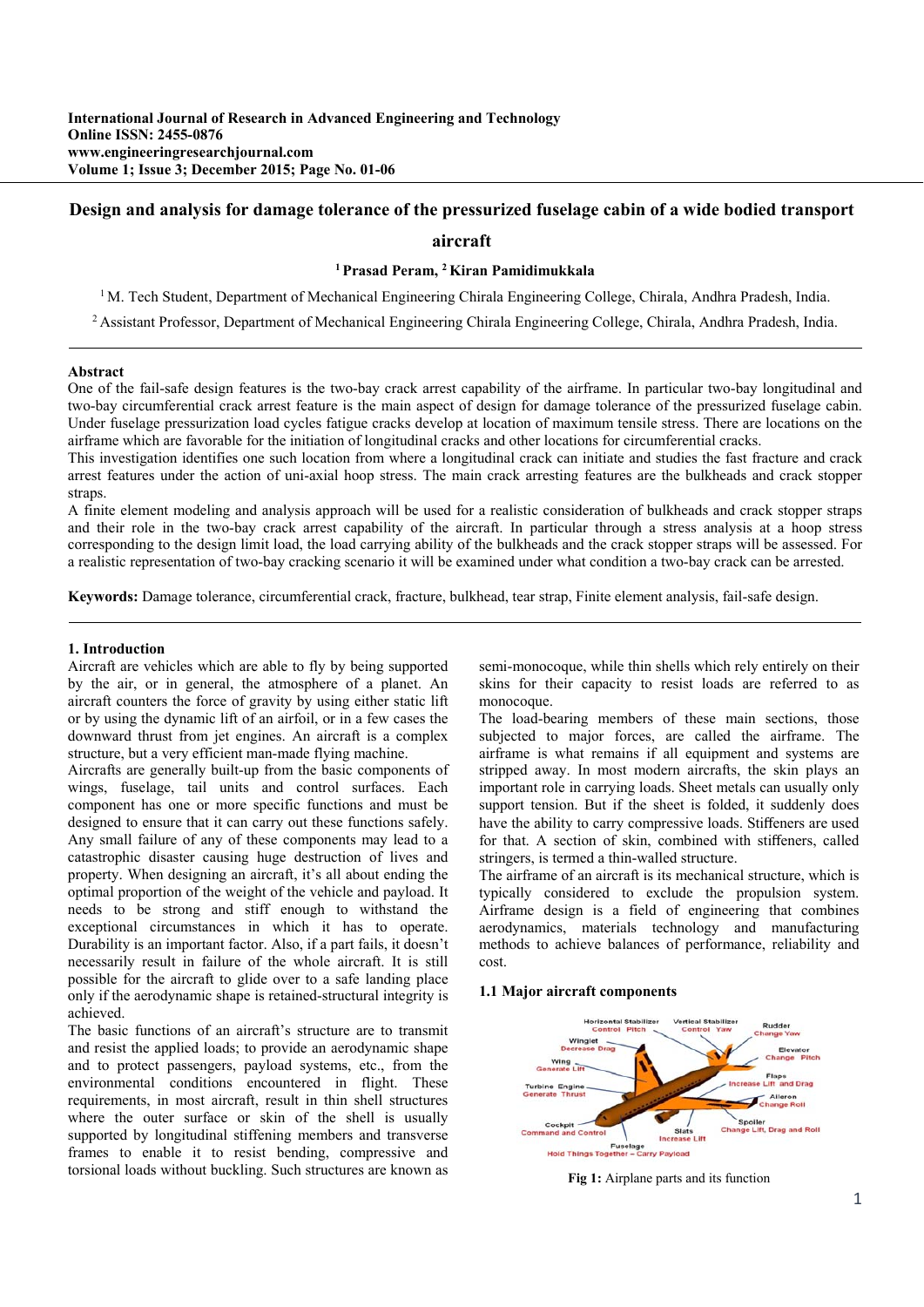### **1.2 Fuselage**

The main body structure is the fuselage to which all other components are attached. The fuselage contains the cockpit or flight deck, passenger compartment and cargo compartment. While wings produce most of the lift, the fuselage also produces a little lift. A bulky fuselage can also produce a lot of drag. For this reason, a fuselage is streamlined to decrease the drag. We usually think of a streamlined car as being sleek and compact - it does not present a bulky obstacle to the oncoming wind. A streamlined fuselage has the same attributes. It has a sharp or rounded nose with sleek, tapered body so that the air can flow smoothly around it.



**Fig 2:** Fuselage

Unlike the wing, which is subjected to large distributed air loads, the fuselage is subjected to relatively small air loads. The primary loads on the fuselage include large concentrated forces from wing reactions, landing gear reactions and pay loads. For airplanes carrying passengers, the fuselage must also withstand internal pressures. Because of internal pressures, the fuselage often has an efficient circular crosssection. The fuselage structure is a semi-monocoque construction consisting of a thin shell stiffened by longitudinal axial elements (stringers and Longerons) supported by many traverse frames are rings (Bulkheads) along the length. The fuselage skin carries the shear stresses produced by torques and transverse forces. It also bears the hoop stresses produced by internal pressures. The stringers carry bending moments and axial forces. They also stabilize the thin fuselage skin.

Fuselage frames often take the form of a ring. They are used to maintain the shape of the fuselage and to shorten the span of the stringers between supports in order to increase the buckling strength of the stinger. The loads on the frames are usually small and self equilibrated. Consequently their constructions are light. To distribute large concentrated forces such as those from the wing structure, heavy bulkheads are needed. A transverse partition or a closed frame in a structure separating one portion from another is called a Bulkhead. Also used to designate solid, webbed or trussed members to dissipate concentrated loads into monocoque or semimonocoque structure especially a fuselage. Members approximately parallel to the longitudinal axis of a beam or semi-monocoque structure are called longitudinal stiffeners. They are designed to stiffen the skin and assist in resisting shear and bending loads. A stiffener is a member used to reinforce thin sheets. Sometimes they are called stringers. Stringers are longitudinal members in the fuselage to support the skin and to hold the frames in position. It is used to carry direct load in the direction of its length. Longerons are main structural members of the fuselage. It is generally used when there is a big cut-out to be provided. Ex: cockpit.

### **2. Material Properties**

The material considered for the structure is

Aluminum Alloy – 2024-T351, with the following properties.

- Young's Modulus,  $E = 70,000$  N/mm<sup>2</sup>
- Poison's Ratio,  $\mu = 0.3$
- Ultimate Tensile Strength,  $\sigma_u = 420 \text{ N/mm}^2$
- Yield Stress,  $\sigma_y = 350 \text{ N/mm}^2$

The following table shows the composition of the material considered.

| Table 1: Showing composition of the material [18] |  |  |  |  |  |  |
|---------------------------------------------------|--|--|--|--|--|--|
|---------------------------------------------------|--|--|--|--|--|--|

| Composition | Wt. %       | <b>Composition</b> | Wt. %       |
|-------------|-------------|--------------------|-------------|
|             | 90.7-94.7   | Mn                 | $0.3 - 0.9$ |
|             | max. 0.1    | Si                 | max. 0.5    |
|             | $3.8 - 4.9$ | Ti                 | max. 0.15   |
| Fe          | max. 0.5    | Zn                 | max. 0.25   |
| Mε          | $5.2 - 5.8$ | Others             | max. 0.15   |

**3. Geometrical and Finite Element Modeling Of Stiffened Panel**







**Fig 4:** CAD Model of the Longeron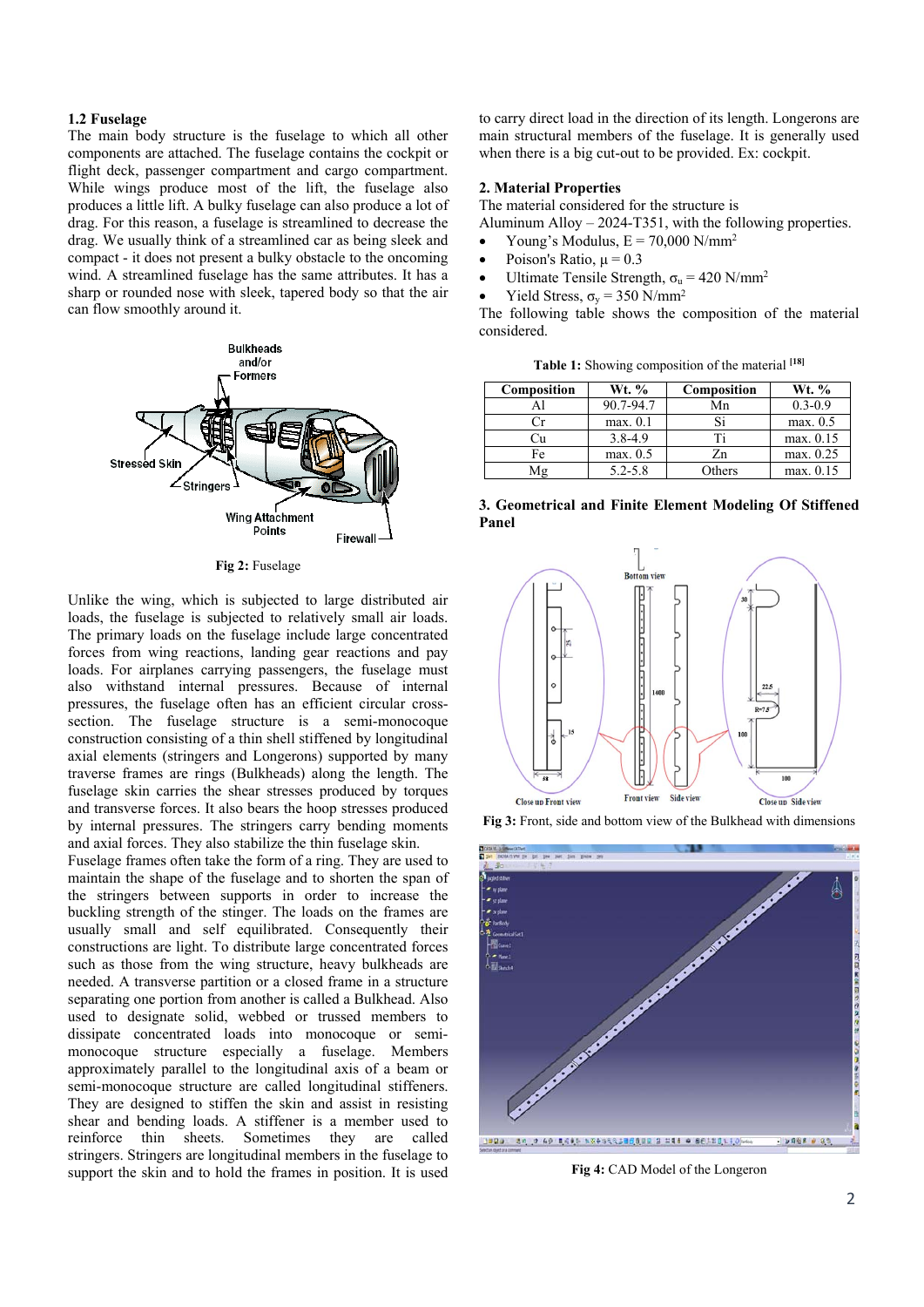

**Fig 5:** CAD Model of the stiffened panel

# **4. Results Obtained From the Finite Element Analysis of the Stiffened Panel**

Pre-processing and post-processing is carried out by using MSC Patran software and Solved by using MSC Nastran (solver) software. The response of the stiffened panel in terms of displacements and stresses due to loads and boundary conditions described in the previous sections are explained in the following sections.

# **4.1 Displacement contour of the stiffened panel**



**Fig 6:** Displacement contour of the stiffened panel

The Fig. 6 shows the displacement contour of stiffened panel. Displacement contour increases from fixed end to loading end and it is shown by different colors fringes where white color showing minimum magnitude of displacement while red color showing maximum magnitude of displacement. The panel is constrained with all degrees of freedom at the bottom edge.

### **4.2Stress contour of the stiffened panel 4.2.1 Skin**



**Fig 7:** Stress contour for skin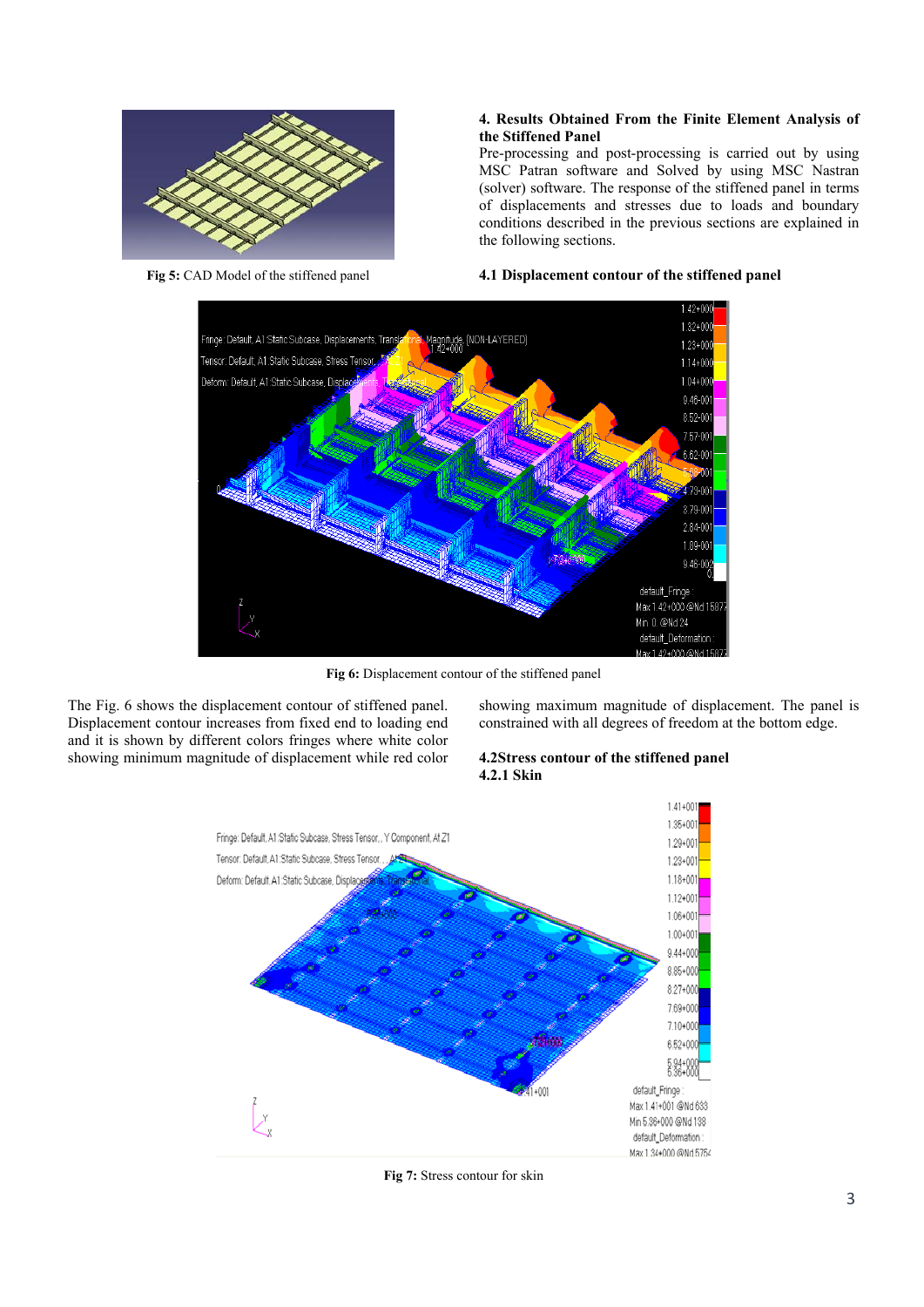Fig.7 shows the stress contour on the skin from global analysis results. It is clear that the maximum stress on skin is at the rivet location where the rivets are used to fasten the tear strap, bulkheads, longerons and skin. The magnitude of maximum tensile stress is  $14.1\text{kg/mm}^2$  in the loading direction can be observed from the fig.7. The maximum stress locations are the probable locations for crack initiation. Invariably these

locations will be at rivet locations in the skin. Representation of layered structure is important in identifying critical stress locations, integral representation will miss lead as for as critical locations are concerned.

### **4.2.2 Tear strap**



**Fig 8:** Stress counter for tear strap

Fig.8 shows the stress contour on the tear strap from global analysis results. It is clear that the maximum stress on tear strap is at the rivet location where the rivets are used to fasten tear strap, bulkhead and longeron on skin. The magnitude of maximum tensile stress is 12.1kg/mm<sup>2</sup> in the loading direction can be observed from the fig.8. The maximum stress will be at rivet locations in the tear strap. Invariably these maximum stress locations are the probable locations for crack initiation.

### **4.3.3 Bulkhead**



**Fig 9:** Stress counter for Bulkhead

Fig.9 shows the stress contour on the bulkhead from global analysis results. It is clear that the maximum stress on bulkhead is at stringer cut-out (mouse cut-out) and this maximum stress is uniform in all the stringer cut-outs. The magnitude of maximum tensile stress is  $22.6 \text{ kg/mm}^2$  in the loading direction can be observed from the fig.9, which is more than the stresses in all other components of the stiffened panel. In the bulkhead the maximum stress will be at the stringer cut-out (mouse hole) which is shown in fig.9 and the maximum stress locations are the probable locations for crack initiation. Invariably these locations will be at stringer cut-out locations in the bulkhead.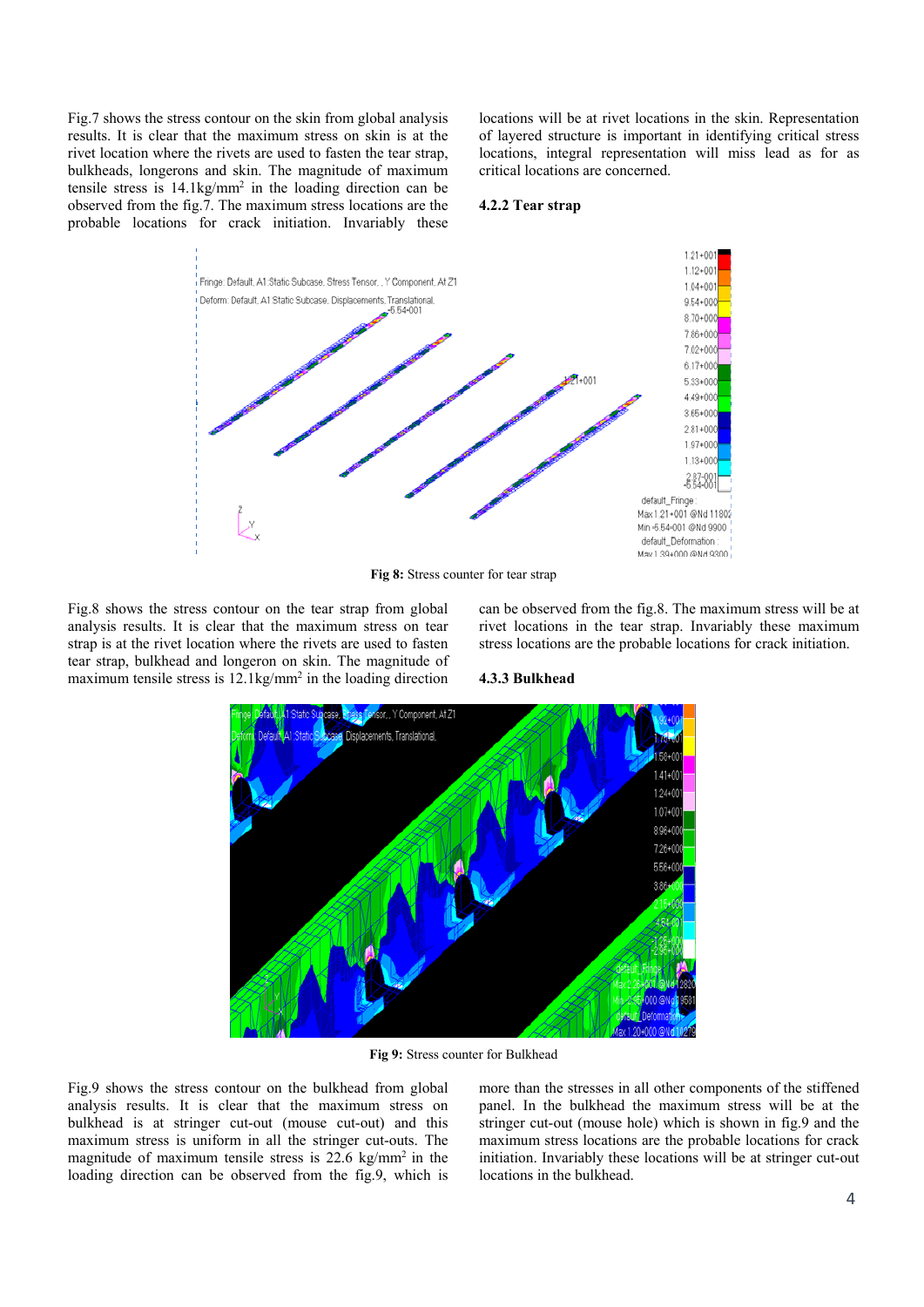

**Fig 10:** Stress counter stiffened panel without centre crack

Fig.10shows the stress contour on the stiffened panel from global analysis results. It is clear that the maximum tensile stress on stiffened panel is at stringer cut-out (mouse cut-out) and this maximum tensile stress is uniform in all the stringer cut-outs.

From the stress analysis of the stiffened panel it can be observed that a crack will get initiated from the maximum stress location. There are three structural elements at the rivet location near the high stress location. Crack will either get initiated from the bulkhead at stringer cut out or from the nearby rivet location from the rivet hole. This eventually will lead to the failure of the bulkhead in the perpendicular direction to loading. Once the bulkhead is broken, simultaneously cracks will appear on the tear strap and the skin.

# **5. Results and Discussion**

For the evaluation of crack arrest capability of bulkheads in the stiffened panel with and without the presence of tear strap is studied. This crack present in the stiffened panel is assumed to be caused due to the discrete sources of damage. It may be due to bird hit, foreign object hit etc. The internal pressurization of the cabin is considered to be 9 psi.

#### **5.1 Stress intensity factor plots**

Table 2: Comparison of K<sub>I</sub> FEA values of stiffened panel for given loads and boundary conditions

| <b>Crack length</b><br>$(a)$ in mm | <b>K<sub>I</sub></b> FEA without Tear<br>strap (MPa $\sqrt{m}$ ) | K <sub>I</sub> FEA with Tear strap<br>$(MPa\sqrt{m})$ |
|------------------------------------|------------------------------------------------------------------|-------------------------------------------------------|
| 100                                | 41.53                                                            | 61.00                                                 |
| 200                                | 50.80                                                            | 51.54                                                 |
| 300                                | 58.46                                                            | 58.68                                                 |
| 400                                | 65.74                                                            | 65.28                                                 |
| 500                                | 71.43                                                            | 70.67                                                 |
| 600                                | 76.77                                                            | 75.54                                                 |
| 700                                | 80.28                                                            | 77.57                                                 |
| 800                                | 76.15                                                            | 69.96                                                 |

Table.2 shows the SIF value for different crack length initially only for stiffened panel without tear strap and then considering stiffened panel with tear strap of 1.5mm thickness. Fracture toughness for aluminum alloy 2024 T3 is  $K_{Ic}=98.9MPa\sqrt{m}$ (Ref.18)

In the structure the maximum stress value obtained at the two bay bulkhead rivits region, which is 8.58kg/mm2 .This is the obtained value only for pressure load condition. but in the actual condition of an aircraft while it is operating at higher altitudes it will experience both pressure load and aerodynamic loads.

The maximum obtained stress=3\*8.58=25.74 kg/mm2

As the problem is defined for the pressure load the obtained value is not the design limit load. By using strength of material approach we can obtain the design limit load. The stress concentration considering the nominal stress value of 8.58 and SIF of three of one can get the maximum stress at rivets location. i.e.= 1.35

We know that aluminum maximum yield strength is 35 kg/mm2 . The structure is normally designed in such a way that the maximum stress developed at design limit load will be equal to the yield strength of the material. By using incremental ratio, which is ratio of aluminum yield strength to the obtained maximum stress.

i.e. So we can increase the stress to 1.35 times the originally obtained values. Those values are calculated and tabulated below.

| Crack length<br>$(a)$ in mm | <b>K<sub>I</sub></b> FEA without Tear<br>strap(MPa $\sqrt{m}$ ) | K <sub>I</sub> FEA with Tear<br>strap (MPa $\sqrt{m}$ ) |
|-----------------------------|-----------------------------------------------------------------|---------------------------------------------------------|
| 100                         | 56.06                                                           | 82.35                                                   |
| 200                         | 68.58                                                           | 69.57                                                   |
| 300                         | 78.92                                                           | 79.21                                                   |
| 400                         | 88.74                                                           | 88.12                                                   |
| 500                         | 96.43                                                           | 95.40                                                   |
| 600                         | 103.63                                                          | 101.97                                                  |
| 700                         | 108.37                                                          | 104.71                                                  |
| 800                         | 102.80                                                          | 94.44                                                   |

**Table 3:** Comparison of K<sub>I</sub> FEA values with tear strap and without tear strap of stiffened panel for actual loads and boundary conditions

### **6. Conclusion**

- Damage tolerance philosophy is widely used in the aircraft structural design to reduce the weight of the structure.
- A stiffened panel which is generic structural element of the fuselage structure is evaluated analytically for its crack arrest capability.